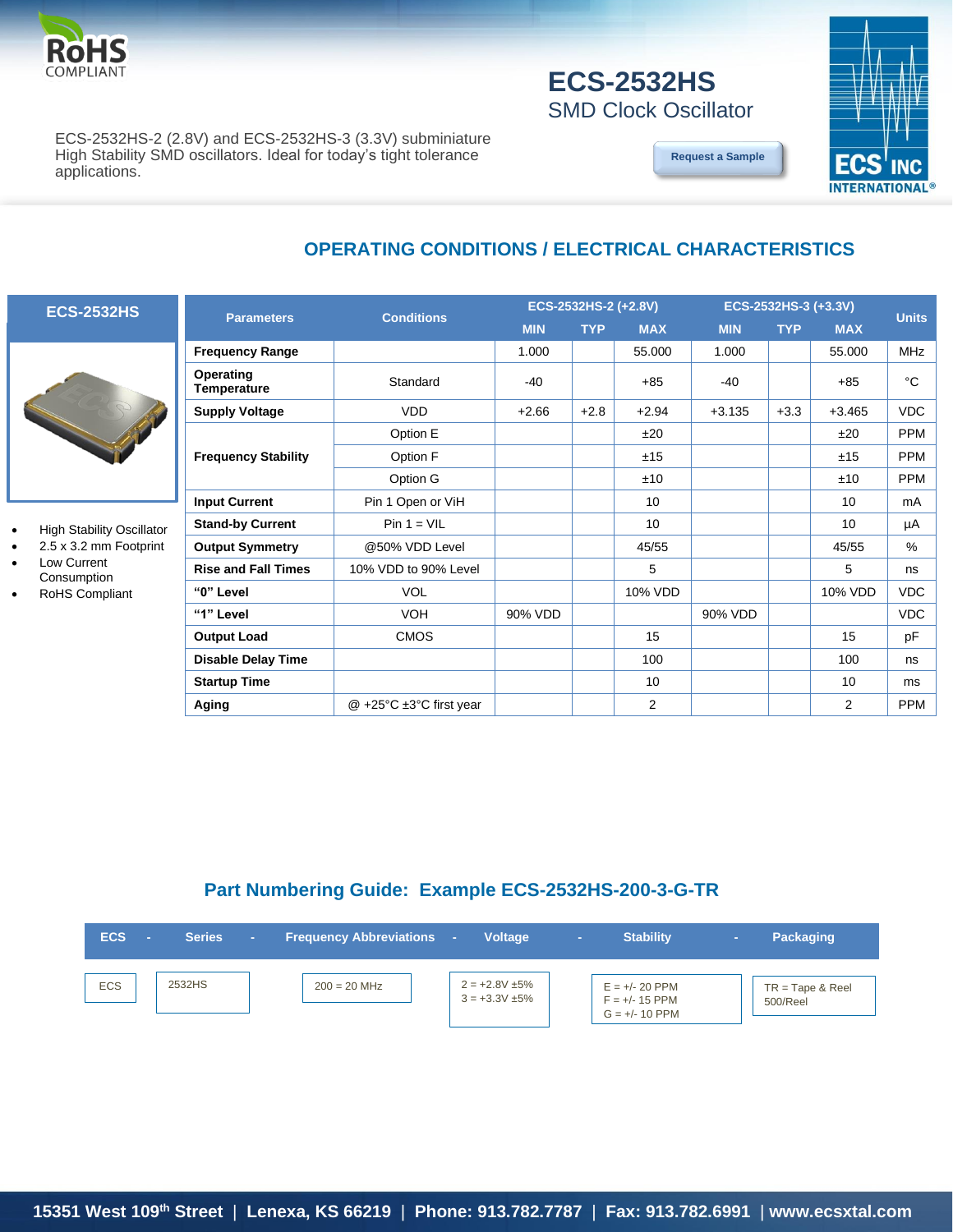

# **ECS-2532HS** SMD Clock Oscillator



### **Package Dimensions (mm)**



### *Figure 1) Top, Side, and Bottom views*

| <b>Pin Connections</b> |                  |  |  |
|------------------------|------------------|--|--|
| #1                     | <b>Tri-State</b> |  |  |
| #2                     | Ground           |  |  |
| #3                     | Output           |  |  |
| #4                     | VDD              |  |  |



*Figure 2) Land Pattern*

| <b>Tri-State Control Voltage</b> |                |  |  |  |
|----------------------------------|----------------|--|--|--|
| Pad 1                            | Pad 3          |  |  |  |
| Open                             | Output         |  |  |  |
| VDD-0.5V Min                     | Output         |  |  |  |
| 0.5V Max. (Note 1)               | High Impedance |  |  |  |

*Note: Internal crystal oscillation to be halted (Pin #1=VIL)*

**Frequency Abbreviations** 

| <b>FREQUENCY</b><br><b>MHz</b> | <b>CODE</b> |  |  |
|--------------------------------|-------------|--|--|
| 20,000                         | 200         |  |  |
| 22.1184                        | 221         |  |  |
| 24,000                         | 240         |  |  |
| 26,000                         | 260         |  |  |
| 27,000                         | 270         |  |  |
| 32.000                         | 320         |  |  |
| 40.000                         | 400         |  |  |
| 44.000                         | 440         |  |  |
| 50.000                         | 500         |  |  |
| 54.000                         | 540         |  |  |
|                                |             |  |  |



*Figure 3) Suggested Reflow Profile*